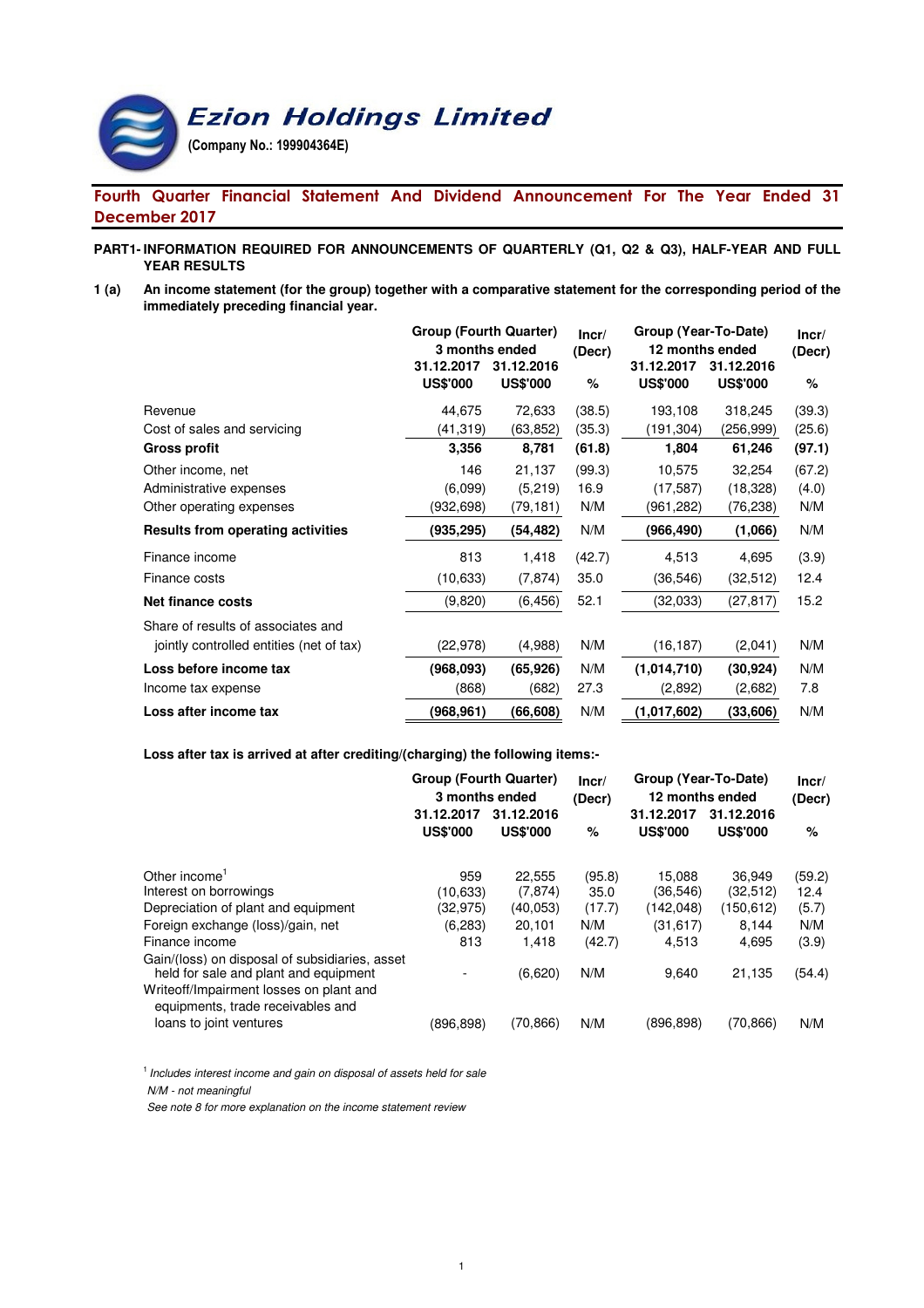**1(b)(i) Statement of financial position (for the issuer and group), together with a comparative statement as at the end of the immediately preceding financial year.**

|                                           | Group                         |                               | Company                       |                               |
|-------------------------------------------|-------------------------------|-------------------------------|-------------------------------|-------------------------------|
|                                           | 31.12.2017<br><b>US\$'000</b> | 31.12.2016<br><b>US\$'000</b> | 31.12.2017<br><b>US\$'000</b> | 31.12.2016<br><b>US\$'000</b> |
| <b>Non-current assets</b>                 |                               |                               |                               |                               |
| Plant and equipment                       | 1,389,850                     | 2,198,446                     | 179                           | 406                           |
| Subsidiaries                              |                               |                               | 1,041,595                     | 1,285,514                     |
| Joint ventures                            | 98,120                        | 171,584                       | 66,897                        | 52,232                        |
| Associates                                | 80,817                        | 78,801                        | 69,506                        | 60,153                        |
| Other assets                              | 75,517                        | 4,941                         | 3,847                         | 2,241                         |
|                                           | 1,644,304                     | 2,453,772                     | 1,182,024                     | 1,400,546                     |
| <b>Current assets</b>                     |                               |                               |                               |                               |
| Trade receivables                         | 81,524                        | 178,899                       | 9,383                         | 9,599                         |
| Other current assets                      | 154,113                       | 164,086                       | 97,014                        | 68,053                        |
| Assets held for sale                      | 9,350                         |                               |                               |                               |
| Cash and cash equivalents                 | 46,469                        | 204,953                       | 20,255                        | 149,497                       |
|                                           | 291,456                       | 547,938                       | 126,652                       | 227,149                       |
| <b>Total assets</b>                       | 1,935,760                     | 3,001,710                     | 1,308,676                     | 1,627,695                     |
| <b>Equity</b>                             |                               |                               |                               |                               |
| Share capital                             | 648,940                       | 648,940                       | 648,940                       | 648,940                       |
| Perpetual securities                      | 116,499                       | 116,499                       | 116,499                       | 116,499                       |
| Redeemable exchangeable preference shares | 23,464                        | 23,464                        |                               |                               |
| Reserves                                  | (26, 411)                     | (31, 549)                     | (529)                         | (1, 541)                      |
| Retained earnings                         | (457, 666)                    | 558,030                       | (455,058)                     | 798                           |
| <b>Total equity</b>                       | 304,826                       | 1,315,384                     | 309,852                       | 764,696                       |
| <b>Non-current liabilities</b>            |                               |                               |                               |                               |
| <b>Financial liabilities</b>              | 3,024                         | 788,067                       | 58,356                        | 112,082                       |
| Notes payable                             | 361,501                       | 372,040                       | 361,501                       | 372,040                       |
| Other payables                            | 26,355                        | 33,961                        | 78,941                        | 141,817                       |
|                                           | 390,880                       | 1,194,068                     | 498,798                       | 625,939                       |
| <b>Current liabilities</b>                |                               |                               |                               |                               |
| Trade payables                            | 93,028                        | 112,074                       | 102                           | 198                           |
| Other payables                            | 96,246                        | 42,846                        | 331,673                       | 110,240                       |
| <b>Financial liabilities</b>              | 999,526                       | 331,055                       | 119,651                       | 122,912                       |
| Notes payable                             | 44,890                        |                               | 44,890                        |                               |
| Provision for taxation                    | 6,364                         | 6,283                         | 3,710                         | 3,710                         |
| <b>Total liabilities</b>                  | 1,240,054<br>1,630,934        | 492,258                       | 500,026<br>998,824            | 237,060                       |
|                                           |                               | 1,686,326                     |                               | 862,999                       |
| <b>Total equity and liabilities</b>       | 1,935,760                     | 3,001,710                     | 1,308,676                     | 1,627,695                     |

See note 8 for more explanation on the statement of financial position review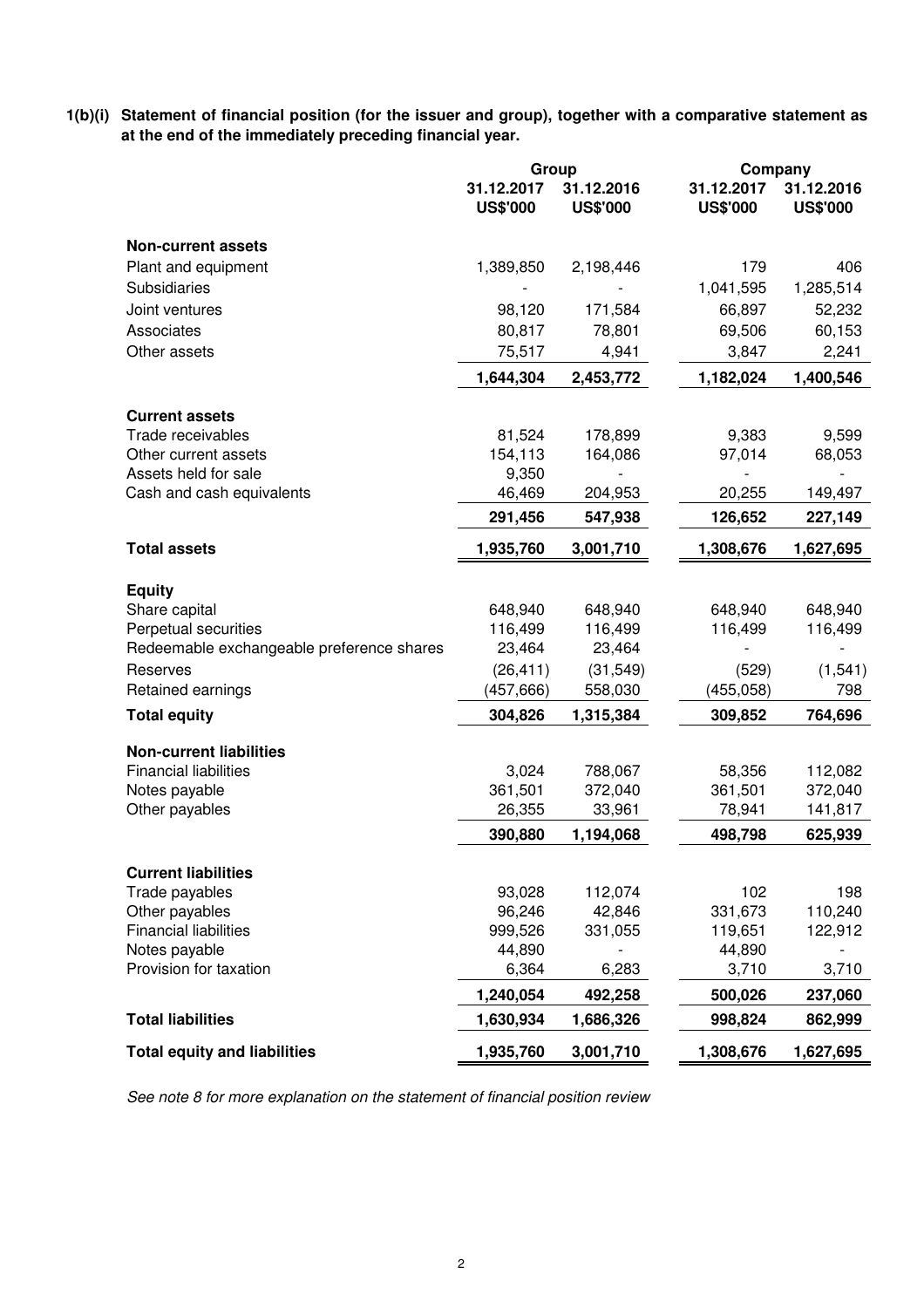## **1(b)(ii) Aggregate amount of group's borrowings and debt securities.**

**Amount repayable in one year or less, or on demand**

| As at 31.12.2017 |           | As at 31.12.2016 |                 |
|------------------|-----------|------------------|-----------------|
|                  |           |                  |                 |
| Secured          | Unsecured | Secured          | Unsecure        |
| US\$'000         | US\$'000  | <b>US\$'000</b>  | <b>US\$'000</b> |
| 944,598          | 99,818    | 233.114          | 97.941          |

| As at 31.12.2017 |           | As at 31.12.2016 |                 |
|------------------|-----------|------------------|-----------------|
|                  |           |                  |                 |
| Secured          | Unsecured | Secured          | Unsecured       |
| US\$'000         | US\$'000  | <b>US\$'000</b>  | <b>US\$'000</b> |
| 944.598          | 99,818    | 233,114          | 97.941          |

**Amount repayable after one year**

| As at 31.12.2017 |          | As at 31.12.2016 |                 |                 |
|------------------|----------|------------------|-----------------|-----------------|
|                  | Secured  | Unsecured        | Secured         | Unsecured       |
|                  | US\$'000 | US\$'000         | <b>US\$'000</b> | <b>US\$'000</b> |
|                  | ۰        | 364,525          | 775.407         | 384.700         |

| As at 31.12.2016 |           |  |  |  |  |  |
|------------------|-----------|--|--|--|--|--|
| Secured          |           |  |  |  |  |  |
|                  | Unsecured |  |  |  |  |  |
| US\$'000         | US\$'000  |  |  |  |  |  |
| 775.407          | 384.700   |  |  |  |  |  |

#### **Details of any collateral**

Included in cash and cash equivalents an amount of US\$42,182,000 (31.12.16: US\$89,530,000) being restricted/earmarked by the banks for various facilities granted. The Group's vessels are pledged to financial institutions as security for the term loans.

## **1(b)(iii) Statement of comprehensive income for three months ended 31 December 2017**

|                                                                                                | <b>Group (Fourth Quarter)</b><br>3 months ended |                               |                  | Group (Year-To-Date)<br>12 months ended |                               |                  |
|------------------------------------------------------------------------------------------------|-------------------------------------------------|-------------------------------|------------------|-----------------------------------------|-------------------------------|------------------|
|                                                                                                | 31.12.2017<br><b>US\$'000</b>                   | 31.12.2016<br><b>US\$'000</b> | Incr/(Decr)<br>% | 31.12.2017<br><b>US\$'000</b>           | 31.12.2016<br><b>US\$'000</b> | Incr/(Decr)<br>% |
| Loss after tax                                                                                 | (968, 961)                                      | (66, 608)                     | N/M              | (1,017,602)                             | (33,606)                      | N/M              |
| Other comprehensive income                                                                     |                                                 |                               |                  |                                         |                               |                  |
| Items that may be reclassified subsequently to<br>profit or loss:                              |                                                 |                               |                  |                                         |                               |                  |
| Translation differences relating to financial<br>statements of foreign operations              | (1,015)                                         | (14)                          | N/M              | (346)                                   | 892                           | N/M              |
| Share of foreign currency translation differences<br>of associates                             |                                                 |                               | N/M              |                                         | 402                           | N/M              |
| Exchange differences on monetary items forming<br>part of net investment in foreign operations | 441                                             | (3,061)                       | N/M              | 4,478                                   | (1,969)                       | N/M              |
| Effective portion of changes in fair value of<br>cash flow hedges                              | 951                                             | 2,630                         | (63.8)           | 1,006                                   | 1,449                         | (30.6)           |
| Other comprehensive income/(loss) for the period                                               | 377                                             | (444)                         | N/M              | 5,138                                   | 774                           | N/M              |
| Total comprehensive loss for the period                                                        | (968,584)                                       | (67, 052)                     | N/M              | (1,012,464)                             | (32, 832)                     | N/M              |
| Attributable to:                                                                               |                                                 |                               |                  |                                         |                               |                  |
| Owners of the Company                                                                          | (968,584)                                       | (67,052)                      | N/M              | (1,012,464)                             | (32, 832)                     | N/M              |

Note :

There are no tax effects relating to each component of other comprehensive income for the period.

#### **N/M - not meaningful**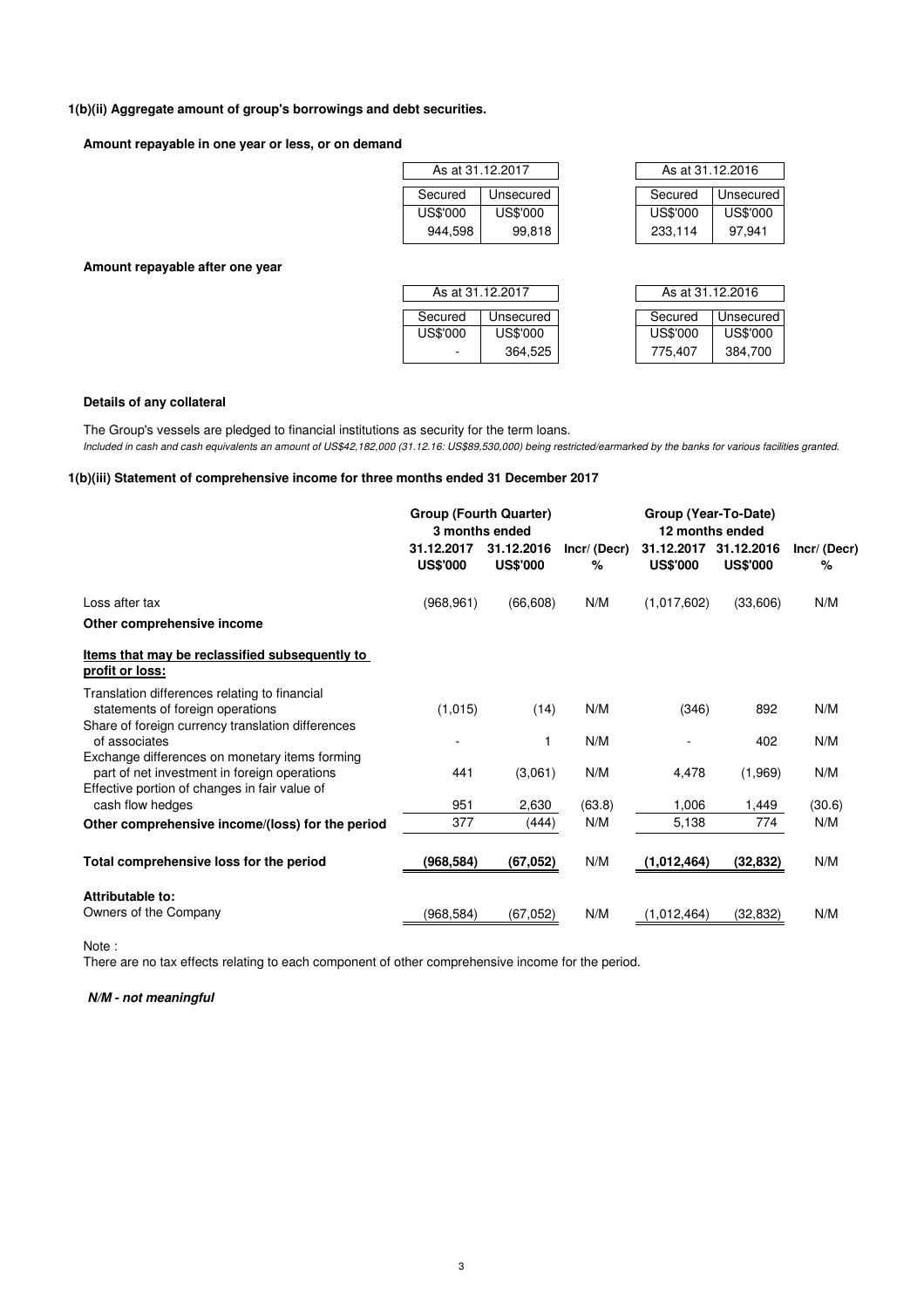**1(c) Statement of cash flows (for the group), together with a comparative statement for the corresponding period of the immediately preceding financial year.**

|                                                                                                             |                               | <b>Group (Fourth Quarter)</b><br>3 months ended | Group (Year-To-Date)<br>12 months ended |                               |  |
|-------------------------------------------------------------------------------------------------------------|-------------------------------|-------------------------------------------------|-----------------------------------------|-------------------------------|--|
|                                                                                                             | 31.12.2017<br><b>US\$'000</b> | 31.12.2016<br><b>US\$'000</b>                   | 31.12.2017<br><b>US\$'000</b>           | 31.12.2016<br><b>US\$'000</b> |  |
| Cash flows from operating activities                                                                        |                               |                                                 |                                         |                               |  |
| Loss after tax                                                                                              | (968, 961)                    | (66, 608)                                       | (1,017,602)                             | (33,606)                      |  |
| Adjustments for:                                                                                            |                               |                                                 |                                         |                               |  |
| Income tax expense                                                                                          | 868                           | 682                                             | 2,892                                   | 2,682                         |  |
| Depreciation expense                                                                                        | 32,975                        | 40,053                                          | 142,048                                 | 150,612                       |  |
| (Gain)/Loss on disposal of subsidiaries, assets held for sales                                              |                               |                                                 |                                         |                               |  |
| and plant and equipment                                                                                     | (86)                          | 6,620                                           | (10, 575)                               | (21, 135)                     |  |
| Foreign exchange loss/(gain), net                                                                           | 6,283                         | (20, 101)                                       | 31,617                                  | (8, 144)                      |  |
| Finance income                                                                                              | (813)                         | (1, 418)                                        | (4, 513)                                | (4,695)                       |  |
| Finance costs                                                                                               | 10,633                        | 7,874                                           | 36,546                                  | 32,512                        |  |
| Financial guarantee income provided to joint ventures<br>Writeoff/Impairment losses on plant and equipment, |                               | (313)                                           | (36)                                    | (1, 325)                      |  |
| trade receivable and loans to joint ventures                                                                | 896,898                       | 70,866                                          | 896,898                                 | 70,866                        |  |
| Equity-settled share-based payment transactions                                                             | 347                           | 423                                             | 1,325                                   | 1,968                         |  |
| Share of results of associates and jointly controlled entities                                              | 22,978                        | 4,988                                           | 16,187                                  | 2,041                         |  |
| Operating cash flow before working capital changes                                                          | 1,122                         | 43,066                                          | 94,787                                  | 191,776                       |  |
| Changes in working capital:                                                                                 |                               |                                                 |                                         |                               |  |
| Trade receivables and other assets                                                                          | 15,098                        | (6, 103)                                        | (1,460)                                 | (31,530)                      |  |
| Trade and other payables                                                                                    | 5,455                         | (10, 144)                                       | (26, 333)                               | (11,651)                      |  |
| Cash generated from operating activities                                                                    | 21,675                        | 26,819                                          | 66,994                                  | 148,595                       |  |
| Income tax paid                                                                                             | (897)                         | (975)                                           | (2,811)                                 | (2,905)                       |  |
| Net cash generated from operating activities                                                                | 20,778                        | 25,844                                          | 64,183                                  | 145,690                       |  |
| Cash flows from investing activities                                                                        |                               |                                                 |                                         |                               |  |
| Purchase of plant and equipment                                                                             | (5,684)                       | (21, 854)                                       | (37, 440)                               | (66, 715)                     |  |
| Proceeds from disposal of plant and equipment                                                               | 603                           | 1,829                                           | 603                                     | 1,829                         |  |
| Proceeds from disposal of assets held for sale                                                              | $\overline{\phantom{a}}$      | $\overline{\phantom{a}}$                        | $\blacksquare$                          | 20,400                        |  |
| Advance payments for purchase of plant and equipment                                                        | (815)                         | (73)                                            | (19, 124)                               | (827)                         |  |
| Investments in joint ventures                                                                               | 36                            | (10,071)                                        | (4, 440)                                | (21, 013)                     |  |
| Investments in associate                                                                                    |                               | (3,276)                                         | (14, 653)                               | (7,607)                       |  |
| Interest received                                                                                           | 616                           | 814                                             | 2,915                                   | 2,431                         |  |
| Net cash used in investing activities                                                                       | (5, 244)                      | (32, 631)                                       | (72, 139)                               | (71, 502)                     |  |
| Cash flows from financing activities                                                                        |                               |                                                 |                                         |                               |  |
| Proceeds from borrowings                                                                                    | 2,076                         | 13,900                                          | 39,862                                  | 45,666                        |  |
| Repayment of borrowings                                                                                     | (9, 391)                      | (41, 953)                                       | (156,067)                               | (191, 813)                    |  |
| Net proceeds from issuance of ordinary shares                                                               |                               | (87)                                            |                                         | 99,843                        |  |
| Interest paid                                                                                               | (9,059)                       | (11, 373)                                       | (36, 858)                               | (38, 178)                     |  |
| Net cash used in financing activities                                                                       | (16, 374)                     | (39, 513)                                       | (153,063)                               | (84, 482)                     |  |
| Net decrease in cash and cash equivalents                                                                   | (840)                         | (46,300)                                        | (161, 019)                              | (10, 294)                     |  |
| Cash and cash equivalents at beginning of the period                                                        | 47,217                        | 255,398                                         | 204,953                                 | 229,756                       |  |
| Effect of exchange rate fluctuations                                                                        | 91                            | (4, 145)                                        | 2,535                                   | (14, 509)                     |  |
| Cash and cash equivalents at end of the period                                                              | 46,469                        | 204,953                                         | 46,469                                  | 204,953                       |  |

See note 8 for explanation on the statement of cash flows review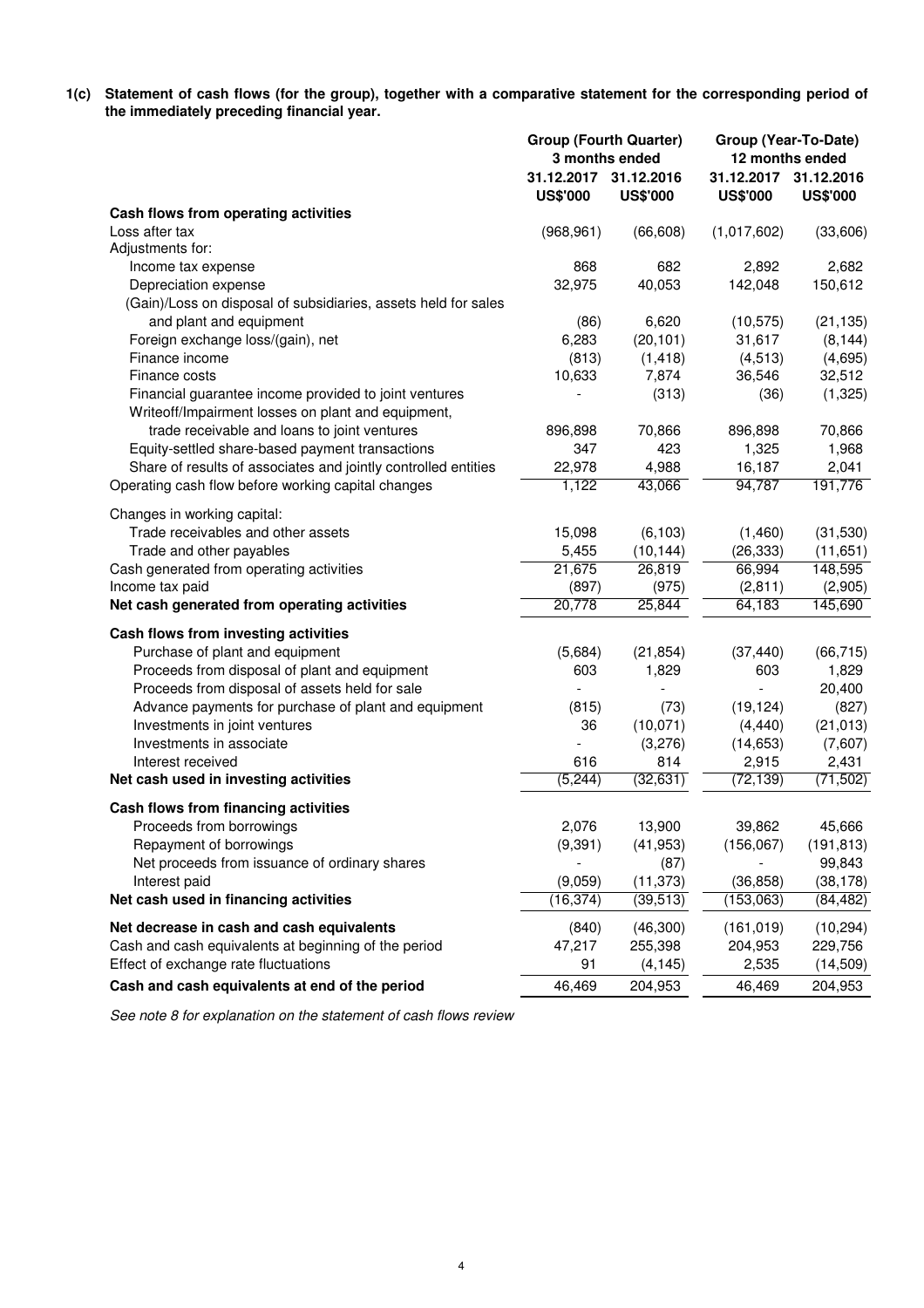**1(d)(i) A statement (for the issuer and group) showing either (i) all changes in equity or (ii) changes in equity other than those arising from capitalisation issues and distributions to shareholders, together with a comparative statement for the corresponding period of the immediately preceding financial year.**

|                                                                                                         | <b>Share</b><br>capital | Perpetual<br>securities | Redeemable<br>exchangeable<br>preference<br>shares | Treasury<br>shares       | Foreign<br>currency<br>translation<br>reserve | <b>Hedging</b><br>reserve | <b>Statutory</b><br>reserve | Retained<br>earnings | <b>Total equity</b> |
|---------------------------------------------------------------------------------------------------------|-------------------------|-------------------------|----------------------------------------------------|--------------------------|-----------------------------------------------|---------------------------|-----------------------------|----------------------|---------------------|
|                                                                                                         | <b>US\$'000</b>         | <b>US\$'000</b>         | <b>US\$'000</b>                                    | <b>US\$'000</b>          | <b>US\$'000</b>                               | <b>US\$'000</b>           | <b>US\$'000</b>             | <b>US\$'000</b>      | <b>US\$'000</b>     |
| Group                                                                                                   |                         |                         |                                                    |                          |                                               |                           |                             |                      |                     |
| At 1 January 2016                                                                                       | 536,368                 | 116,499                 | 23,464                                             | (1,480)                  | (29, 333)                                     | (1,504)                   | (6)                         | 597,302              | 1,241,310           |
| Total comprehensive income                                                                              |                         |                         |                                                    |                          |                                               |                           |                             |                      |                     |
| for the period                                                                                          |                         |                         |                                                    |                          | (675)                                         | 1,449                     |                             | (33,606)             | (32, 832)           |
| Translations with owners,<br>recognised directly in equity                                              |                         |                         |                                                    |                          |                                               |                           |                             |                      |                     |
| <b>Issue of shares</b>                                                                                  | 112,572                 |                         |                                                    |                          |                                               |                           |                             |                      | 112,572             |
| Accrued perpetual securities<br>distributions                                                           |                         |                         |                                                    |                          |                                               |                           |                             | (7,634)              | (7,634)             |
| Share-based payment<br>transactions                                                                     |                         |                         |                                                    | $\overline{\phantom{a}}$ | $\overline{a}$                                | $\overline{\phantom{a}}$  | $\overline{\phantom{0}}$    | 1,968                |                     |
| At 31 December 2016                                                                                     | 648,940                 | 116,499                 | 23,464                                             | (1, 480)                 | (30,008)                                      | (55)                      | (6)                         | 558,030              | 1,968<br>1,315,384  |
|                                                                                                         |                         |                         |                                                    |                          |                                               |                           |                             |                      |                     |
| At 1 January 2017                                                                                       | 648,940                 | 116,499                 | 23,464                                             | (1,480)                  | (30,008)                                      | (55)                      | (6)                         | 558,030              | 1,315,384           |
| Total comprehensive income                                                                              |                         |                         |                                                    |                          |                                               |                           |                             |                      |                     |
| for the period                                                                                          |                         |                         |                                                    |                          | 4,126                                         | 1,006                     | 6                           | (1,017,602)          | (1,012,464)         |
| Translations with owners,<br>recognised directly in equity                                              |                         |                         |                                                    |                          |                                               |                           |                             |                      |                     |
| Accrued perpetual securities                                                                            |                         |                         |                                                    |                          |                                               |                           |                             |                      |                     |
| distributions                                                                                           |                         |                         |                                                    |                          |                                               |                           |                             | (7,634)              | (7,634)             |
| Share-based payment                                                                                     |                         |                         |                                                    |                          |                                               |                           |                             |                      |                     |
| transactions                                                                                            |                         |                         |                                                    |                          |                                               |                           |                             | 1,325                | 1,325               |
| Transfer of associate's other reserves                                                                  |                         |                         |                                                    |                          |                                               |                           |                             | 8,215                | 8,215               |
| At 31 December 2017                                                                                     | 648,940                 | 116,499                 | 23,464                                             | (1,480)                  | (25, 882)                                     | 951                       |                             | (457, 666)           | 304,826             |
|                                                                                                         |                         |                         | <b>Share</b><br>capital                            | Perpetual<br>securities  | <b>Treasury</b><br>shares                     | Hedging<br>reserve        | <b>Statutory</b><br>reserve | Retained<br>earnings | <b>Total equity</b> |
|                                                                                                         |                         |                         | <b>US\$'000</b>                                    | <b>US\$'000</b>          | <b>US\$'000</b>                               | <b>US\$'000</b>           | <b>US\$'000</b>             | <b>US\$'000</b>      | <b>US\$'000</b>     |
| Company                                                                                                 |                         |                         |                                                    |                          |                                               |                           |                             |                      |                     |
| At 1 January 2016                                                                                       |                         |                         | 536,368                                            | 116,499                  | (1,480)                                       | (1, 429)                  | (6)                         | 89,508               | 739,460             |
| Total comprehensive income for the period<br>Translations with owners,<br>recognised directly in equity |                         |                         |                                                    |                          |                                               | 1,374                     |                             | (83, 044)            | (81, 670)           |
| <b>Issue of shares</b>                                                                                  |                         |                         | 112,572                                            |                          |                                               |                           |                             | $\overline{a}$       | 112,572             |
| Accrued perpetual securities distributions                                                              |                         |                         | $\overline{a}$                                     |                          |                                               | $\overline{a}$            |                             | (7,634)              | (7,634)             |
| Share-based payment transactions                                                                        |                         |                         |                                                    |                          |                                               |                           |                             | 1,968                | 1,968               |
| At 31 December 2016                                                                                     |                         |                         | 648,940                                            | 116,499                  | (1,480)                                       | (55)                      | (6)                         | 798                  | 764,696             |
|                                                                                                         |                         |                         |                                                    |                          |                                               |                           |                             |                      |                     |
| At 1 January 2017                                                                                       |                         |                         | 648,940                                            | 116,499                  | (1,480)                                       | (55)                      | (6)                         | 798                  | 764,696             |
| Total comprehensive income for the period                                                               |                         |                         | $\overline{a}$                                     |                          | $\overline{a}$                                | 1,006                     | 6                           | (449, 547)           | (448, 535)          |

**Translations with owners, recognised directly in equity** - - - - - (7,634) (7,634) - - - - - 1,325 1,325 **At 31 December 2017 116,499 648,940 (1,480) 951 - (455,058) 309,852**  Share-based payment transactions Accrued perpetual securities distributions mprehensive income for the period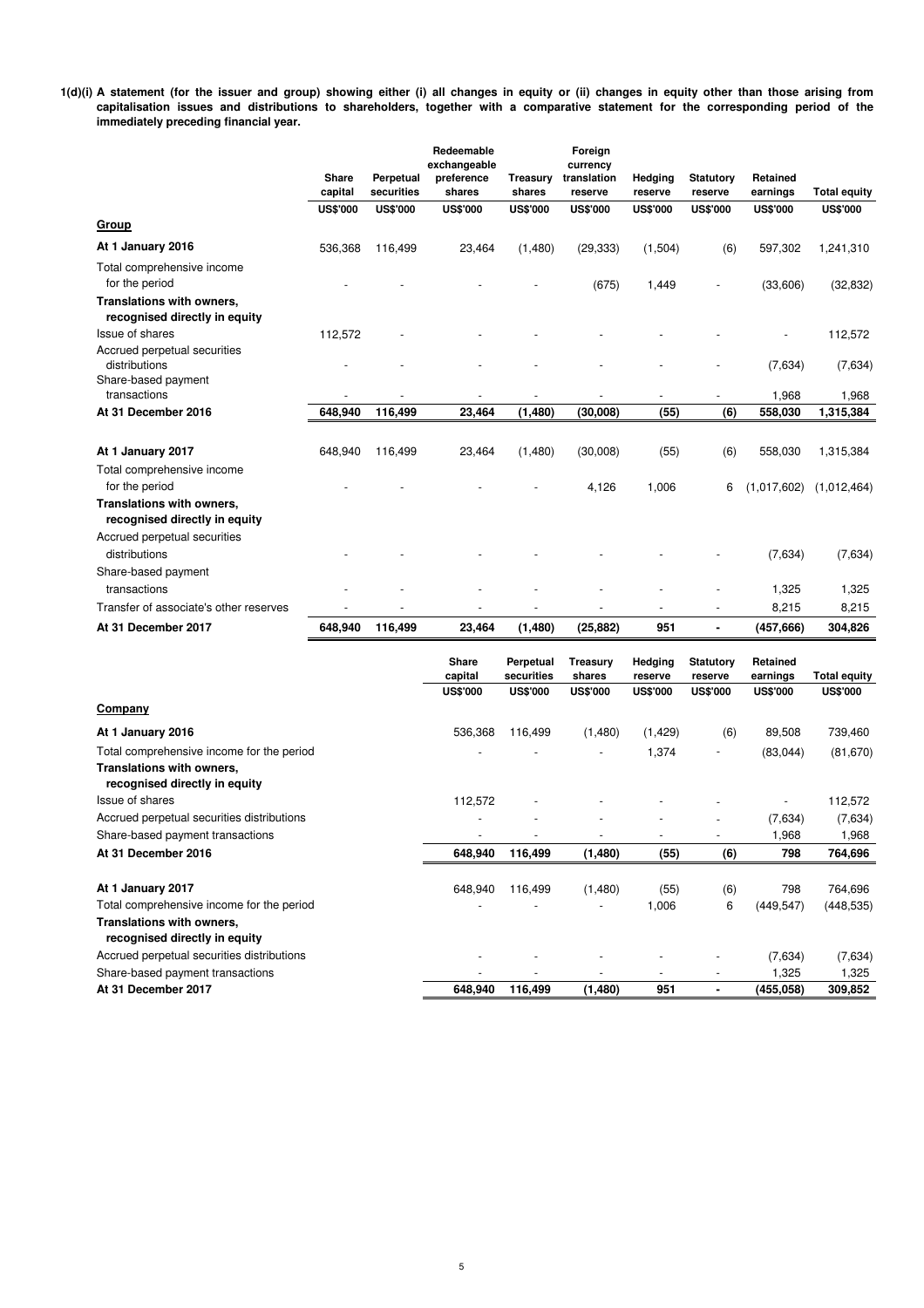**1(d)(ii) Details of any changes in the company's share capital arising from rights issue, bonus issue, share buybacks, exercise of share options or warrants, conversion of other issues of equity securities, issue of shares for cash or as consideration for acquisition or for any other purpose since the end of the previous period reported on. State also the number of shares that may be issued on conversion of all the outstanding convertibles, as well as the number of shares held as treasury shares and subsidiary holdings, if any, against the percentage of aggregate number of treasury shares and subsidiary holdings against the total number of issued shares outstanding in a class that is listed as at the end of the current financial period reported on and as at the end of the corresponding period of the immediately preceding financial year.**

As at 31 December 2017 and 31 December 2016, the share capital less treasury shares of the Company was 2,073,843,405 ordinary shares (2,077,027,405 issued ordinary shares less 3,184,000 treasury shares).

As at 31 December 2017 and 31 December 2016, there were 300 redeemable exchangeable preference shares in a subsidiary available for exchange to 19,787,830 ordinary shares of the Company.

There were no subsidiary holdings as at 31 December 2017 and 31 December 2016.

## **1(d)(iii) To show the total number of issued shares excluding treasury shares as at the end of the current financial period and as at the end of the immediately preceding year.**

As at 31 December 2017, the issued and paid up share capital excluding treasury shares of the Company comprised 2,073,843,405 (31 December 2016: 2,073,843,405) ordinary shares.

As at 31 December 2017, subsidiary of the Company has 300 (31 December 2016: 300) redeemable exchangeable preference shares outstanding.

**1(d)(iv) A statement showing all sales, transfers, disposal, cancellation and/or use of treasury shares as at the end of the current financial period reported on.**

The movement of treasury shares are as follows: As at 1 January 2017 =  $3.184,000$  shares Purchase of treasury shares during the period  $=$  Nil Transfer of treasury shares during the period  $=$  Nil As at 31 December  $2017 = 3,184,000$  shares

**1(d)(v) A statement showing all sales, transfers, cancellation and/or use of subsidiary holdings as at the end of the current financial period reported on.**

Not applicable.

**2. Whether the figures have been audited, or reviewed and in accordance with which auditing standard or practice.**

The figures have not been audited or reviewed by the Company's auditors.

**3. Where the figures have been audited or reviewed, the auditors' report (including any qualifications or emphasis of a matter).**

Not applicable.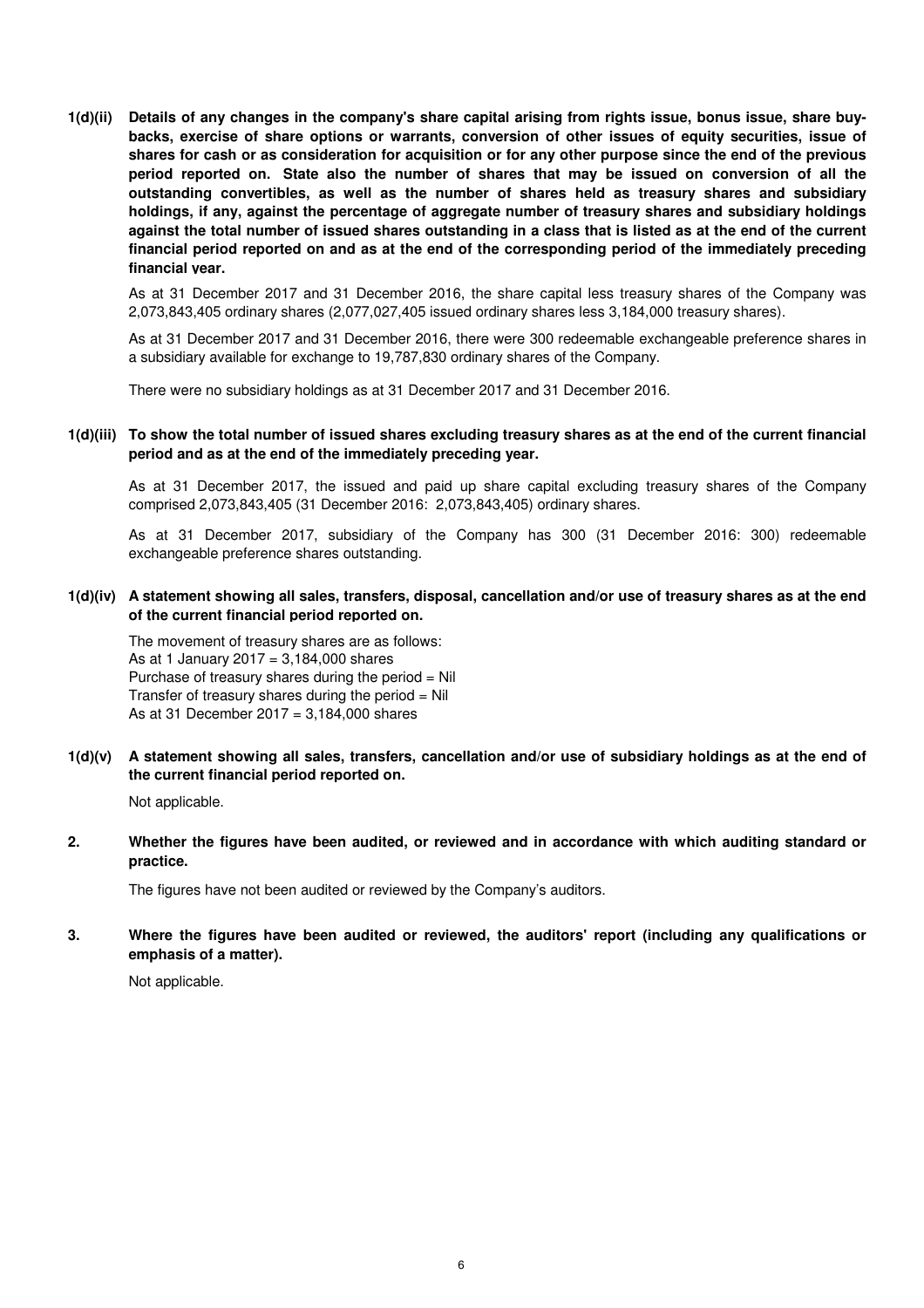#### **4. Whether the same accounting policies and methods of computation as in the issuer's most recently audited annual financial statements have been applied.**

Except as disclosed under item 5 below, the Group has applied the same accounting policies and methods of computation in the financial statements for the current reporting period as that of the audited financial statements for the year ended 31 December 2017.

#### **5. If there are any changes in the accounting policies and methods of computation, including any required by an accounting standard, what has changed, as well as the reasons for, and the effect of, the change.**

The Group has adopted the new and revised FRSs and Interpretation of FRS (INT FRS) that are effective for financial periods beginning 1 January 2017. The adoption of these new and revised FRS and INT FRSs did not have material effect on the financial performance or position of the Group.

**6. Earnings per ordinary share of the group for the current financial period reported on and the corresponding period of the immediately preceding financial year, after deducting any provision for preference dividends:-**

|                                                                           | <b>Group (Fourth Quarter)</b><br>3 months ended |                                | Group (Year-To-Date)<br>12 months ended |                                |  |
|---------------------------------------------------------------------------|-------------------------------------------------|--------------------------------|-----------------------------------------|--------------------------------|--|
|                                                                           | 31.12.2017                                      | 31.12.2016                     | 31.12.2017                              | 31.12.2016                     |  |
| (a) Based on weighted average number<br>of ordinary shares in issue       | $-46.82 \text{ cts}$                            | $-3.30$ cts                    | $-49.44$ cts                            | $-2.30$ cts                    |  |
| (b) On a fully diluted basis                                              | $-46.82 \text{ cts}$                            | $-3.30$ cts                    | $-49.44 \text{ cts}$                    | $-2.30$ cts                    |  |
| Note:                                                                     |                                                 |                                |                                         |                                |  |
| Weighted average ordinary shares<br>for calculation of:                   |                                                 |                                |                                         |                                |  |
| Basic earnings per share<br>$\blacksquare$<br>Diluted earnings per share* | 2,073,843,405<br>2,073,843,405                  | 2,073,833,680<br>2,073,833,680 | 2,073,843,405<br>2,073,843,405          | 1,789,751,680<br>1,789,751,680 |  |

\* As the twelve months ended 31 December 2017 is in a loss position, share options and warrants were not included in the computation of the diluted earnings per share because these potential ordinary shares were antidilutive.

#### **7. Net asset value (for the issuer and group) per ordinary share based on the total number of issued shares excluding treasury shares of the issuer at the end of the:-**

## **(a) current financial period reported on; and**

## **(b) immediately preceding financial year.**

|                                                                                                                         | Group      |            | Company    |            |  |
|-------------------------------------------------------------------------------------------------------------------------|------------|------------|------------|------------|--|
|                                                                                                                         | 31.12.2017 | 31.12.2016 | 31.12.2017 | 31.12.2016 |  |
| Net asset value per ordinary share<br>based on existing issued share capital<br>excluding treasury shares as at the end |            |            |            |            |  |
| of the period reported on                                                                                               | 14.7 cts   | 63.43 cts  | 14.94 cts  | 36.87 cts  |  |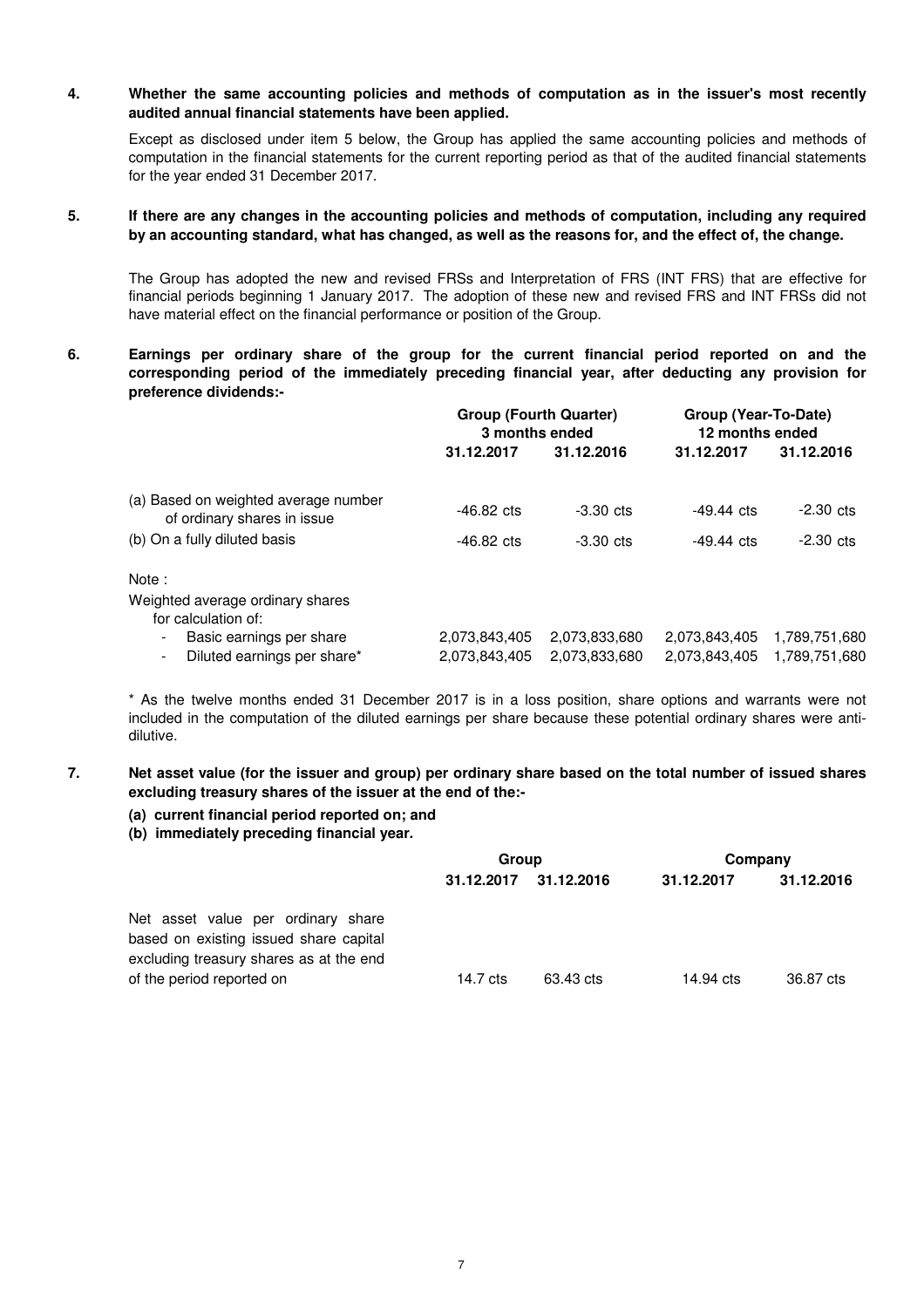**8. A review of the performance of the group, to the extent necessary for a reasonable understanding of the group's business. It must include a discussion of the following:-** 

**(a) any significant factors that affected the turnover, costs, and earnings of the group for the current financial period reported on, including (where applicable) seasonal or cyclical factors; and**

**(b) any material factors that affected the cash flow, working capital, assets or liabilities of the group during the current financial period reported on.**

## **INCOME STATEMENT REVIEW**

While the O&G sector is showing signs of recovery with oil price stabilised, the Group's performance in three months ended 31 December 2017 ("4Q17") and twelve months ended 31 December 2017 ("12M17") were weaker, compared with stronger performance in three months ended 31 December 2016 ("4Q16") and twelve months ended 31 December 2016 ("12M16"). The protracted refinancing exercise constrained working capital which, in turn, further affected the Group's business operations. The positive impact of the sectorial recovery would only be enjoyed in twelve months ended 31 December 2019 ("12M19").

Commentaries of the group's performance in 4Q17 compared to 4Q16 as well as 12M17 compared to 12M16 are listed below:-

## **4Q17 vs 4Q16**

The Group's revenue for 4Q17 decreased by US\$28.0 million (38.5%) to US\$44.7 million as compared to 4Q16. The decrease in revenue was mainly due to:

- (i) delays in re-deployment of the Group's liftboats due to working capital constraints as a result of disruption from the refinancing exercise;
- (ii) drop in utilisation rate of jack-up rigs and not recognising revenue from customers that will not be able to meet existing charter obligations as assessed by the Group;
- (iii) further drop in utilisation rates of the Group's Offshore Support Vessels; and
- (iv) overall reduction in charter rates across the Group's fleet of vessels.

The cost of sales and servicing for 4Q17 decreased by US\$22.5 million (35.3%) to US\$41.3 million as compared to 4Q16. The decrease was largely due to reduction of depreciation arising from impairment losses of vessels in 4Q16 and lower accrued costs in 12M17.

As a result of the above, the Group's gross profit for 4Q17 decreased by US\$5.4 million (61.8%) to US\$3.4 million as compared to 4Q16.

The decrease in other income in 4Q17 as compared to 4Q16 was mainly due to the foreign exchange gain recorded in 4Q16.

The increase in other operating expenses in 4Q17 as compared to 4Q16 was mainly due to impairment losses on plant and equipment as well as provision for receivables from charterers and joint ventures amounting to US\$896.9 million. The Group carried out an impairment assessment of its entire fleet of vessels based on their intended use, taking into account the oversupply of offshore logistics vessels and jack-up rigs in the industry, lower charter rates and depressed market value of these assets.

The increase in finance costs in 4Q17 as compared to 4Q16 was mainly due to the additional interest expense arising from higher interest rates as compared to 4Q16.

Higher share of associates and jointly controlled entities' losses in 4Q17 as compared to 4Q16 was mainly due to higher impairment losses on plant and equipment and trade receivables by the Group's joint ventures and associates.

As a result, the Group incurred loss before income tax of US\$969.0 million.

Charter income derived from Singapore flagged vessels are exempted from tax under Section 13A of the Income Tax Act of Singapore. Current period income tax expense of US\$0.9 million relates to the corporate tax expense and withholding tax expense incurred by vessels operating in certain overseas waters.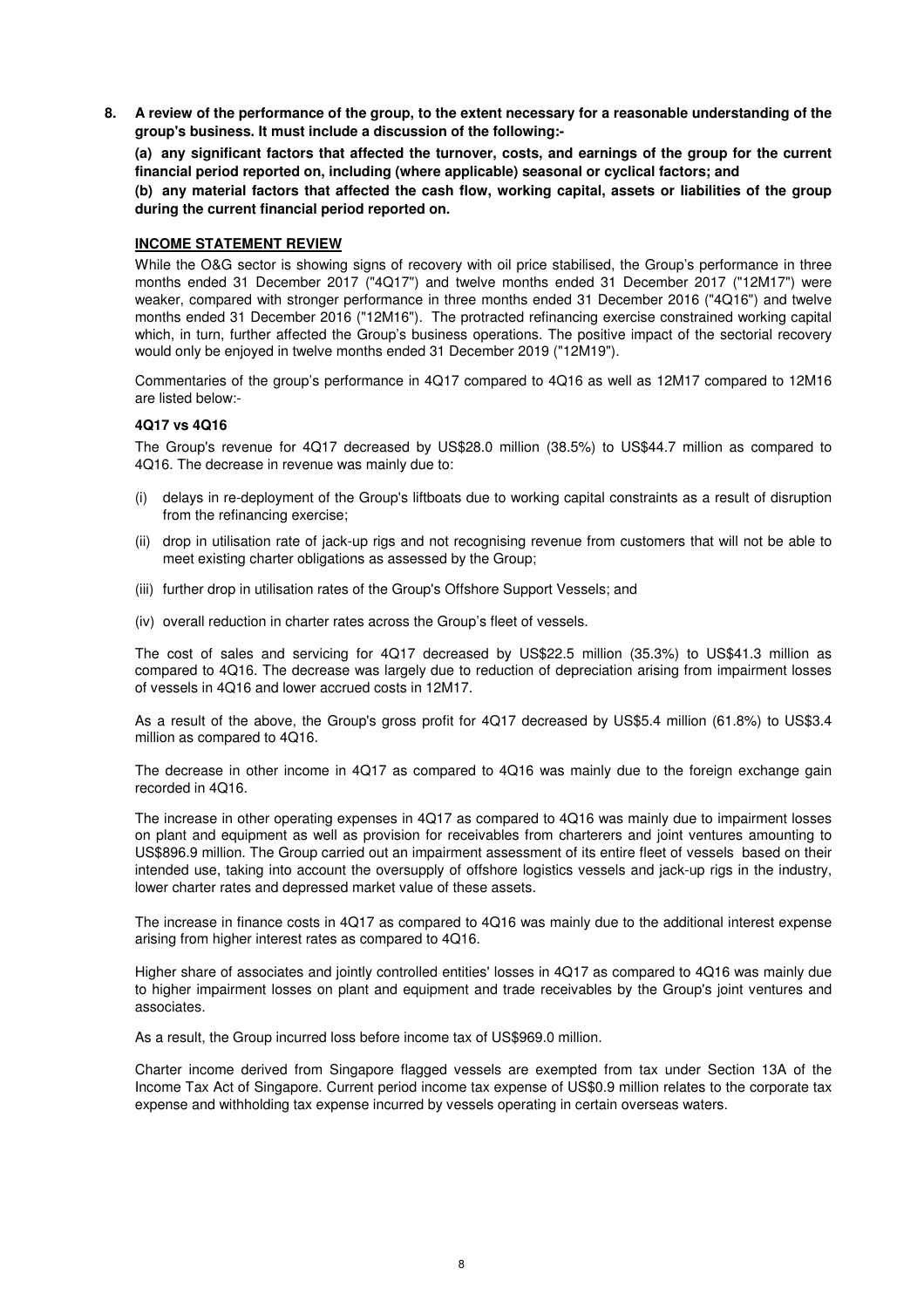#### **12M2017 vs 12M2016**

The Group's revenue for 12M17 decreased by US\$125.1 million (39.3%) to US\$193.1 million as compared to 12M16. The decrease in revenue was mainly due to:

- (i) delays in re-deployment of the Group's liftboats due to working capital constraints as a result of disruption from the refinancing exercise;
- (ii) drop in utilisation rate of jack-up rigs and not recognising revenue from customers that will not be able to meet existing charter obligations as assessed by the Group;
- (iii) further drop in utilisation rates of the Group's Offshore Support Vessels; and
- (iv) overall reduction in charter rates across the Group's fleet of vessels.

The cost of sales and servicing for 12M17 decreased by US\$65.7 million (25.6%) to US\$191.3 million as compared to 12M16.

As a result of the above, the Group's gross profit for 12M17 decreased by US\$59.4 million (97.1%) to US\$1.8 million as compared to 12M16.

The decrease in other income in 12M17 as compared to 12M16 was mainly due to lower gain arising from the disposal of subsidiaries coupled with the unrealised foreign exchange gains recognised in 12M16.

The decrease in administrative expenses in 12M17 as compared to 12M16 was mainly due to further cost cutting measures undertaken by the Group.

The increase in other operating expenses in 12M17 as compared to 12M16 was mainly due to impairment losses on plant and equipment as well as provision for receivables from charterers and joint ventures amounting to US\$896.9 million. The Group carried out an impairment assessment of its entire fleet of vessels based on their intended use, taking into account the oversupply of offshore logistics vessels and jack-up rigs in the industry, lower charter rates and depressed market value of these assets.

Higher share of Associates and Jointly controlled entities' losses in 12M17 as compared to 12M16 was mainly due to higher impairment losses on plant and equipment and trade receivables by the Group's joint ventures and associates.

As a result of the above, the Group's loss before income tax for 12M17 amounted to US\$1.02 billion.

Charter income derived from Singapore-flagged vessels is exempted from tax under Section 13A of the Income Tax Act of Singapore. Current period income tax expense of US\$2.9 million in 12M17 relates to the corporate tax expense and withholding tax expense incurred by vessels operating in certain overseas waters.

## **STATEMENT OF FINANCIAL POSITION REVIEW**

#### **Non-current Assets**

The Group's Non-current Assets amounted to US\$1,644.3 million as at 31 December 2017. The decrease in Non-current Assets was mainly due to impairment loss on Plant and Equipment during the period. The decrease in joint ventures was also due to the share of losses of the joint ventures.

#### **Current Assets**

The Group's Current Assets amounted to US\$291.5 million as at 31 December 2017. The decrease in Current Assets was mainly due to impairment of trade receivables as well as utilisation of cash for repayment of loans, interest costs and deployment of funds towards maintenance of the Group's Service Rigs. The decrease was partially offset by increase in non-trade receivables from joint ventures.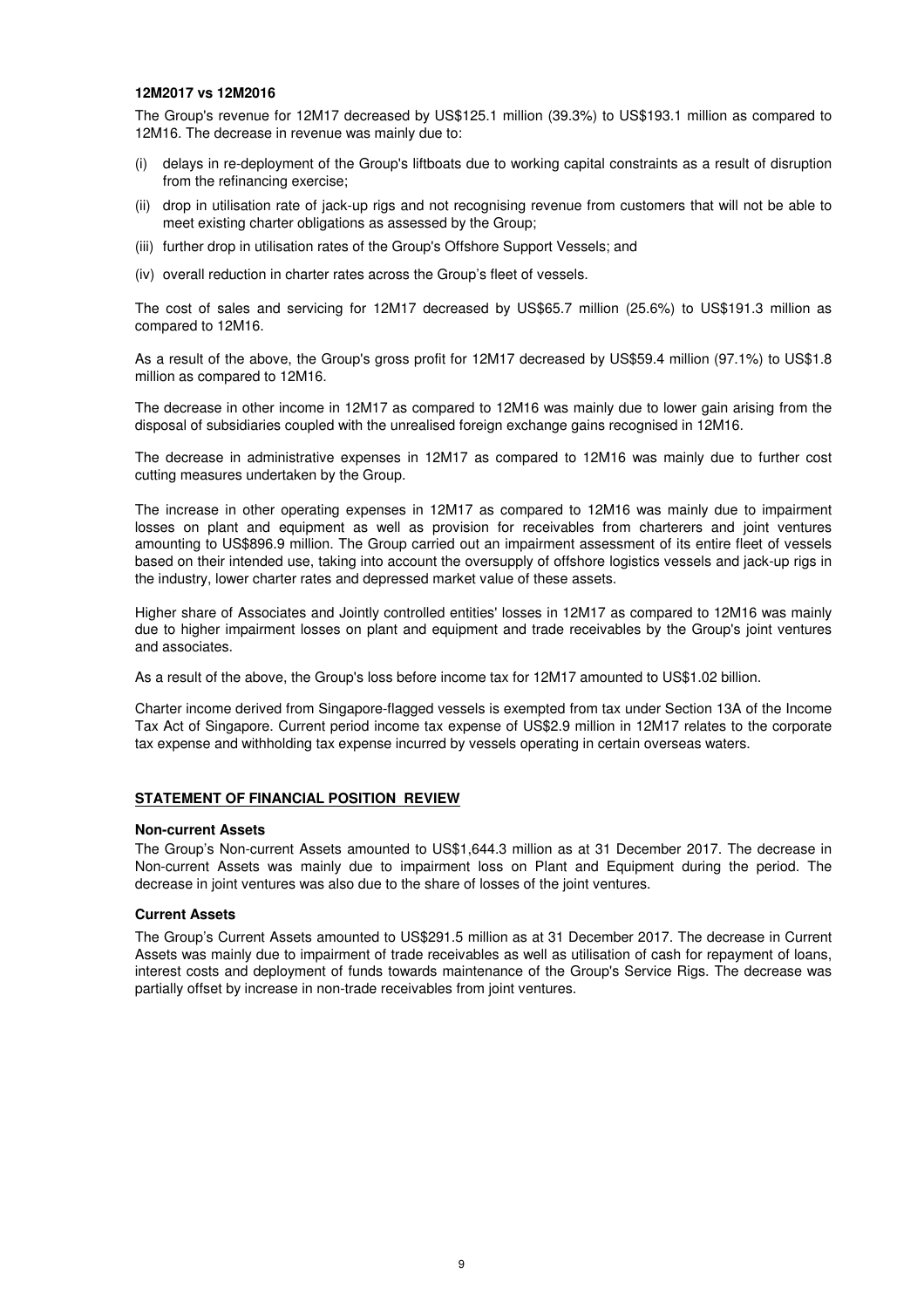## **Total Liabilities**

The Group's Total Liabilities amounted to US\$1,630.9 million as at 31 December 2017, which were marginally lower as compared to 31 December 2016. As at 31 December 2017, the Group was in a net current liabilities position of US\$948,598,000 and this was mainly due to the classification of the Group's term loans of US\$637,588,000 as current liabilities while the refinancing exercise was in progress. Upon completion of the refinancing exercise, substantial amount of the financial liabilities will be reclassified from current liabilities back to non-current liabilities, which will result in a net current assets position for the Group. In addition, barring unforeseen circumstances, based on internal budget and cash flow planning, the Group is confident that it would be able to meet its other short term obligations as and when they fall due.

## **Total Equity**

The decrease in Total Equity was attributable mainly due to the losses incurred in the year.

## **STATEMENT OF CASH FLOWS REVIEW**

#### **Cash Flow from Operating Activities**

The Group's net cash inflow from operating activities was US\$64.2 million. This was mainly due to the net cash generated by the operations of the Group.

#### **Cash Flow from Investing Activities**

The Group's net cash used in investing activities was US\$72.1 million. This was mainly due to the deployment of funds towards the Group's operating assets.

#### **Cash Flow from Financing Activities**

The Group's net cash used in financing activities was US\$153.1 million. This was mainly due to repayment of bank borrowings and interest costs during the period.

#### **9. Where a forecast, or a prospect statement, has been previously disclosed to shareholders, any variance between it and the actual results.**

In line with the prospect statement made in 3Q17, the Consent Solicitation Statement announced on 23 October 2017 as well as the profit guidance issued on 21 March 2018.

## **10. A commentary at the date of the announcement of the significant trends and competitive conditions of the industry in which the group operates and any known factors or events that may affect the group in the next reporting period and the next 12 months.**

Following a review of the Group's operations, cash flows and business strategy in parallel with the Group's refinancing exercise, the strategic direction is to focus on its Liftboat business and pare down on assets which are facing low utilization in view of overcapacity in the market. Jack up rigs and offshore logistics vessels had been identified within the Group's assets to be disposed as the charter rates of these assets are very depressed despite high capital expenditure required to deploy them.

The Liftboat division of the Group has been receiving increasing number of enquiries in recent months in line with the stabilization of fossil fuel prices. With the completion of its refinancing exercise, the Group will have additional working capital which will be used to deploy more Liftboats. The Group expects its current fleet of 12 Liftboats to be fully deployed by end of 2018, as long as there is no major deterioration of the macro economic environment. Even though the utilization rate of Liftboats will improve and the Group does not expect charter rates to decline in view of the stabilisation of fossil fuel prices, the Group expects to enjoy material improvements in both topline and bottomline only in 12M19. This is because some of the charters are already contracted earlier at lower charter rates and not all the Liftboats will have full year contributions in 12M18.

With strengthened financial fundamentals upon the completion of re-financing, the Group will be able to focus and enhance its Liftboat capability and capacity. In addition, the Group plans to work with strategic investors and partners to grow market share in this attractive business segment in which the Group has strong competitive advantage.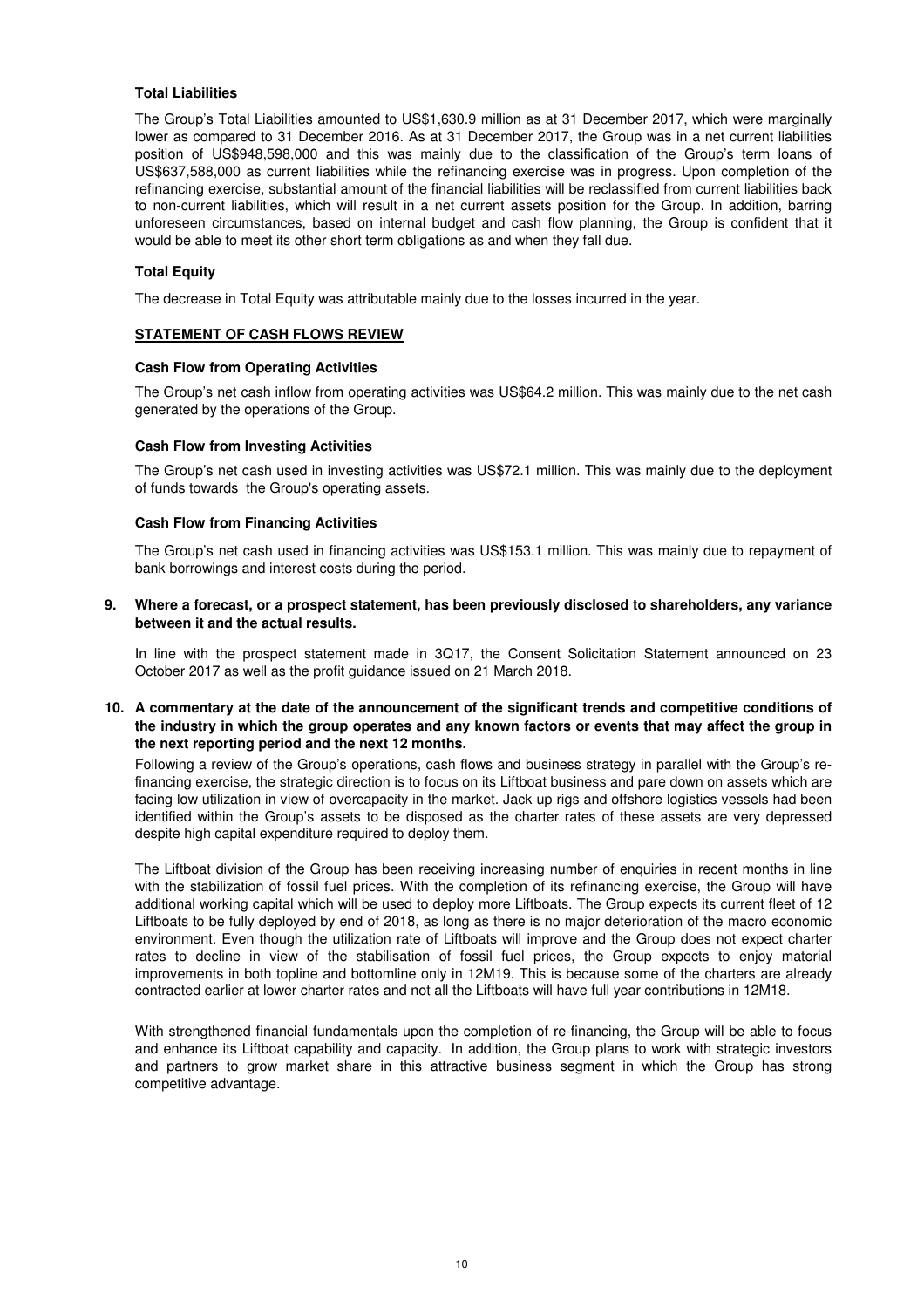## **11. Dividend**

## **(a) Current Financial Period Reported On**

Any dividend declared for the current financial period reported on? None

## **(b) Corresponding Period of the Immediately Preceding Financial Year**

None Any dividend declared for the corresponding period of the immediately preceding financial year?

# **(c) Date payable**

Not applicable

## **(d) Books closure date**

Not applicable

## **12. If no dividend has been declared/recommended, a statement to that effect**

Not applicable

## **13. If the Group has obtained a general mandate from shareholders for IPTs, the aggregate value of such transactions as required under Rule 920(1)(a)(ii). If no IPT mandate has been obtained, a statement to that effect.**

There was no interested person transaction during the period under review. The Company has not obtained a general mandate from shareholders for interested person transaction.

## **14. Confirmation of undertakings from Directors and Executive Officers**

The Company has procured undertakings from all its directors and executive officers in compliance with Listing Rule 720(1).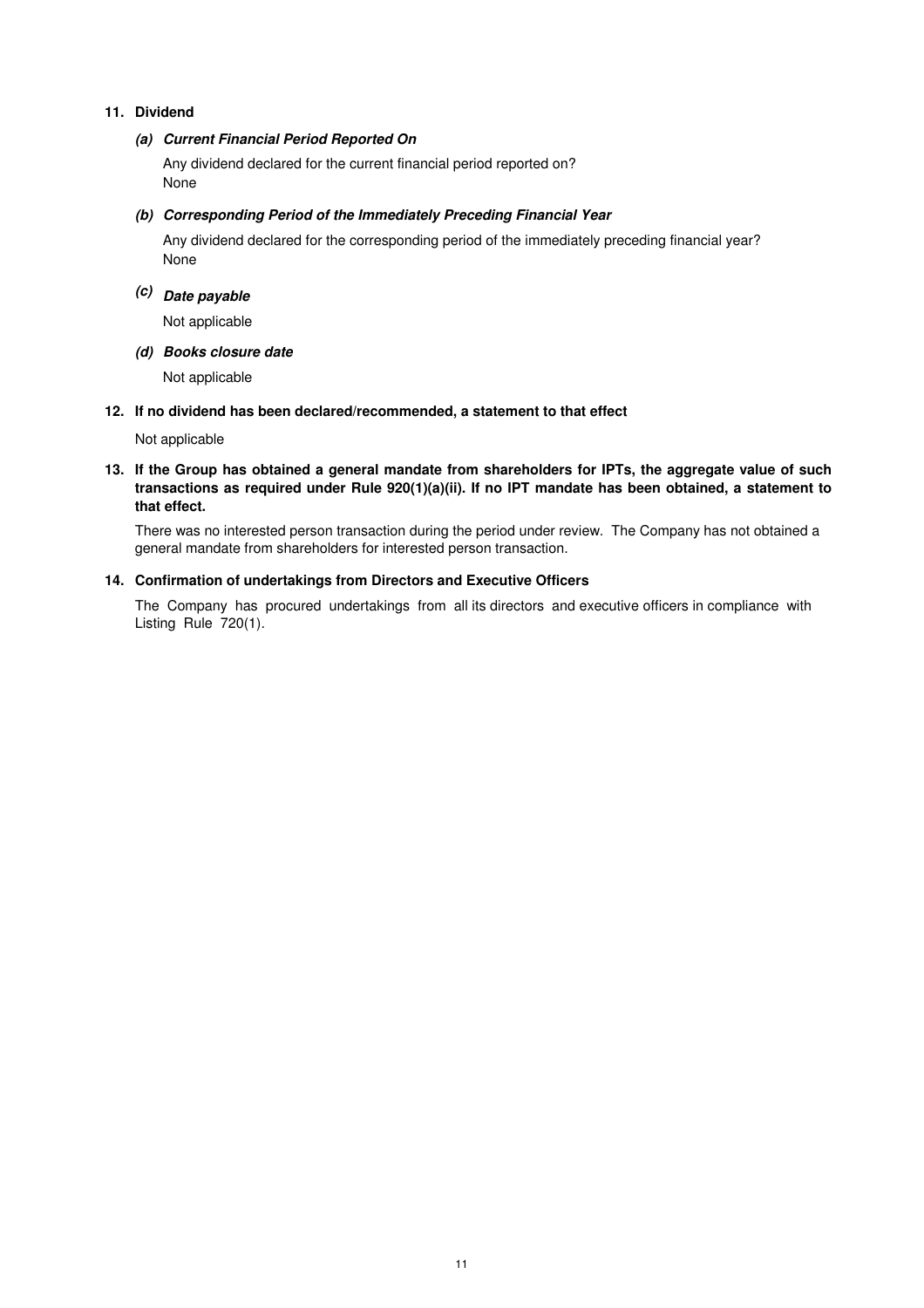# **PART II - ADDITIONAL INFORMATION REQUIRED FOR FULL YEAR ANNOUNCEMENT**

(This part is not applicable to Q1, Q2, Q3 or Half Year Results)

#### **15. Segmented revenue and results for business or geographical segments (of the group) in the form presented in the**

During the current year, management has rationalised and made changes to its operating segments by focusing on the various segment of the fleet (i) Liftboats, (ii) Jack up Rigs and (iii) Offshore Support Logistic Services.

#### **Business Segments**

|                 |                 | <b>Offshore</b>         |                                           |
|-----------------|-----------------|-------------------------|-------------------------------------------|
|                 |                 | Logistic                | <b>Total</b>                              |
| Liftboats       | Jack-up Rigs    | <b>Services</b>         | operations                                |
| <b>US\$'000</b> | <b>US\$'000</b> | <b>US\$'000</b>         | <b>US\$'000</b>                           |
| 95,969          | 76,238          | 20,901                  | 193,108                                   |
| 67,566          | 59,917          | 16,369                  | 143,852                                   |
| (30,578)        | (94, 836)       | (16, 634)               | (142, 048)                                |
|                 |                 |                         | (697, 322)                                |
|                 |                 |                         | (199, 576)                                |
| 10,575          |                 |                         | 10,575                                    |
| 5               | (1, 198)        | (14, 994)               | (16, 187)                                 |
| 1,425           | 1,924           | 1,164                   | 4,513                                     |
| (16, 172)       | (15, 269)       | (5, 105)                | (36, 546)                                 |
|                 |                 |                         | (81, 971)                                 |
|                 |                 |                         | (1,014,710)                               |
|                 |                 |                         | (2,892)                                   |
|                 |                 |                         | (1,017,602)                               |
| 781,128         | 612,864         | 292,834                 | 1,686,826                                 |
| 21,592          | 37,943          | 119,402                 | 178,937                                   |
|                 |                 |                         | 69,997                                    |
|                 |                 |                         | 1,935,760                                 |
| 570,588         | 589,585         | 417,531                 | 1,577,704                                 |
|                 |                 |                         | 53,230                                    |
|                 |                 |                         | 1,630,934                                 |
| 10,472          | 26,442          | 481                     | 37,395                                    |
|                 |                 |                         | 45                                        |
|                 |                 |                         | 37,440                                    |
|                 | (49, 210)       | (558,004)<br>(138, 605) | <b>Support</b><br>(139, 318)<br>(11, 761) |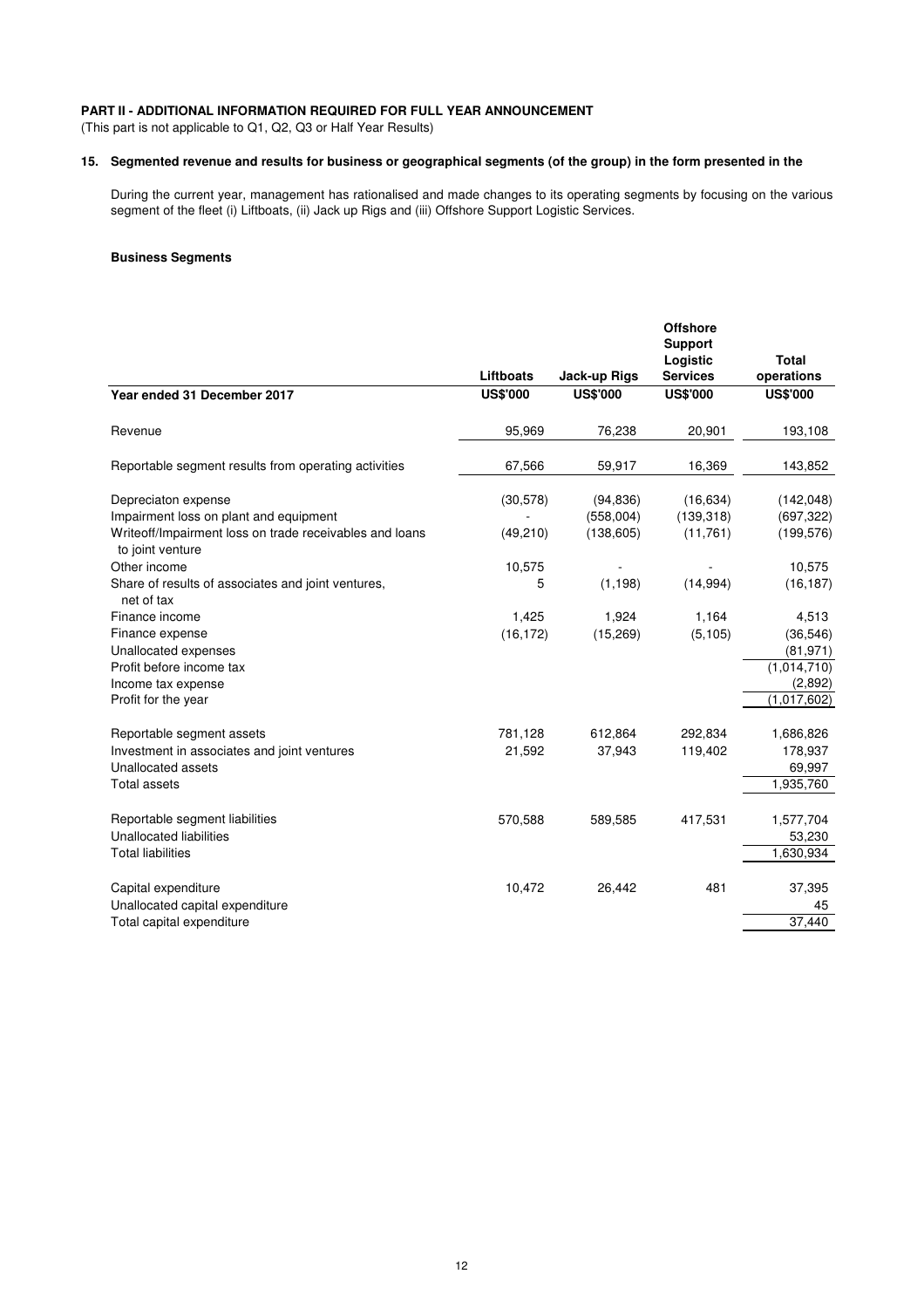|                                                                                                                      |                 |                        | <b>Offshore</b><br><b>Support</b> |                            |
|----------------------------------------------------------------------------------------------------------------------|-----------------|------------------------|-----------------------------------|----------------------------|
|                                                                                                                      | Liftboats       | Jack-up Rigs           | Logistic<br><b>Services</b>       | <b>Total</b><br>operations |
| Year ended 31 December 2016                                                                                          | <b>US\$'000</b> | <b>US\$'000</b>        | <b>US\$'000</b>                   | <b>US\$'000</b>            |
| Revenue                                                                                                              | 126,917         | 157,484                | 33,844                            | 318,245                    |
| Reportable segment results from operating activities                                                                 | 77,302          | 112,372                | 22,184                            | 211,858                    |
| Depreciaton expense                                                                                                  | (31, 928)       | (101, 192)             | (17, 492)                         | (150, 612)                 |
| Impairment loss on plant and equipment<br>Impairment loss on trade receivables and receivables<br>from joint venture | (4, 338)        | (34, 170)<br>(18, 278) | (11, 477)<br>(2,603)              | (45, 647)<br>(25, 219)     |
| Other income                                                                                                         | 32,254          |                        |                                   | 32,254                     |
| Share of results of associates and joint ventures,<br>net of tax                                                     | 6               | 15,673                 | (17, 720)                         | (2,041)                    |
| Finance income                                                                                                       | 1,469           | 2,285                  | 941                               | 4,695                      |
| Finance expense                                                                                                      | (13, 171)       | (15, 466)              | (3,875)                           | (32, 512)                  |
| Unallocated expenses                                                                                                 |                 |                        |                                   | (23, 700)                  |
| Profit before income tax                                                                                             |                 |                        |                                   | (30, 924)                  |
| Income tax expense                                                                                                   |                 |                        |                                   | (2,682)                    |
| Profit for the year                                                                                                  |                 |                        |                                   | (33,606)                   |
| Reportable segment assets                                                                                            | 837,919         | 1,350,257              | 398,479                           | 2,586,655                  |
| Investment in associates and joint ventures                                                                          | 4,497           | 132,957                | 112,931                           | 250,385                    |
| Unallocated assets                                                                                                   |                 |                        |                                   | 164,670                    |
| <b>Total assets</b>                                                                                                  |                 |                        |                                   | 3,001,710                  |
| Reportable segment liabilities                                                                                       | 597,397         | 823,848                | 227,306                           | 1,648,551                  |
| Unallocated liabilities                                                                                              |                 |                        |                                   | 37,775                     |
| <b>Total liabilities</b>                                                                                             |                 |                        |                                   | 1,686,326                  |
| Capital expenditure                                                                                                  | 80,752          | 28,275                 | 9,416                             | 118,443                    |
| Unallocated capital expenditure                                                                                      |                 |                        |                                   | 133                        |
| Total capital expenditure                                                                                            |                 |                        |                                   | 118,576                    |